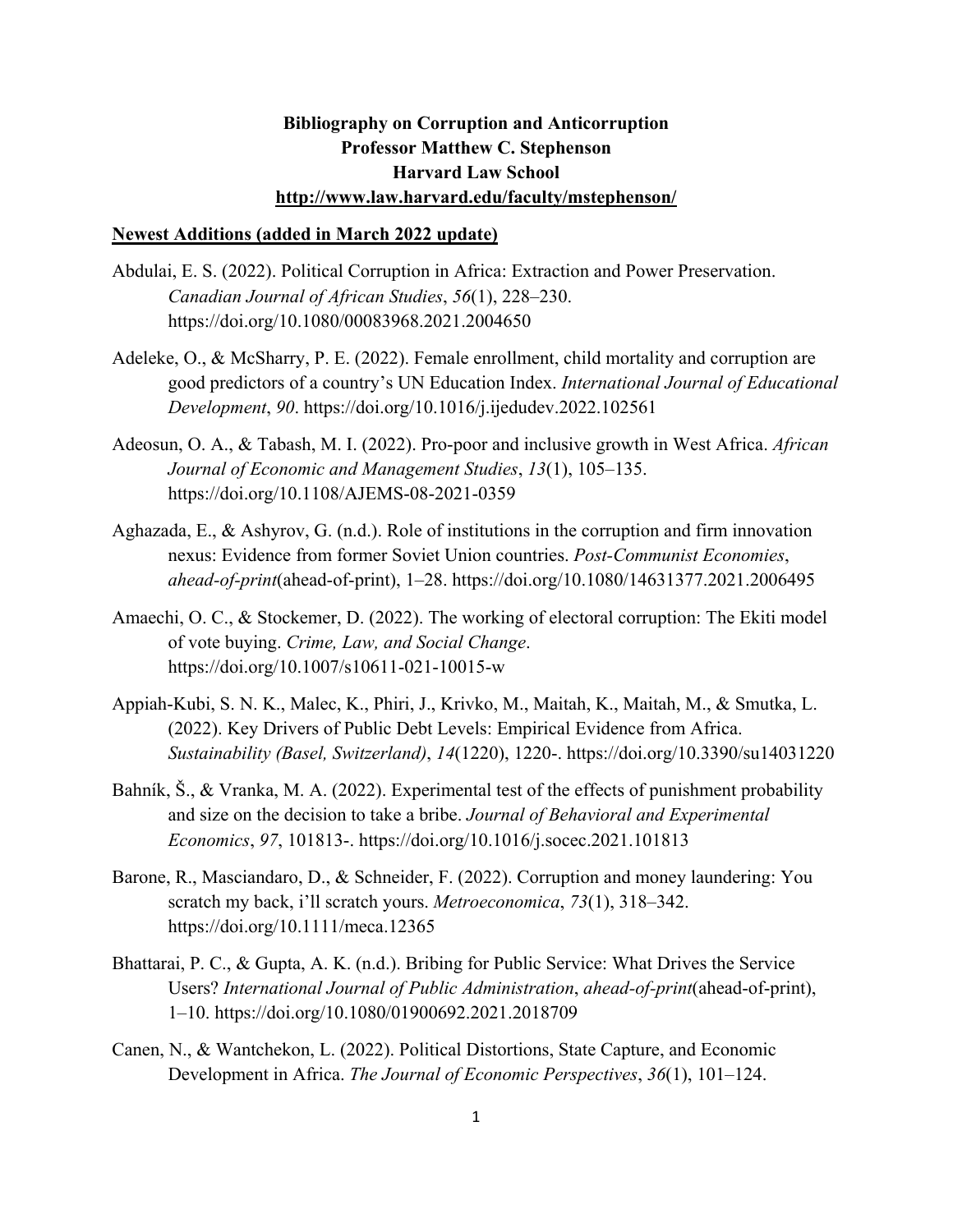- Chen, Z., Zhou, M., & Ma, C. (2022). Anti-corruption and corporate environmental responsibility: Evidence from China's anti-corruption campaign. *Global Environmental Change*, *72*, 102449-. https://doi.org/10.1016/j.gloenvcha.2021.102449
- Cifuentes-Faura, J., López, B. B., & Guillamón López, M.-D. (n.d.). Factors influencing the structure of municipal taxation. Special reference to political corruption. *Local Government Studies*, *ahead-of-print*(ahead-of-print), 1–25. https://doi.org/10.1080/03003930.2022.2031157
- Colonnelli, E., Lagaras, S., Ponticelli, J., Prem, M., & Tsoutsoura, M. (2022). Revealing corruption: Firm and worker level evidence from Brazil. *Journal of Financial Economics*, *143*(3), 1097–1119. https://doi.org/10.1016/j.jfineco.2021.12.013
- Constantin, P.-N., Stanescu, R., Pelin, F., Stoicescu, M., Stanescu, M., Barkoukis, V., Naidenova, K., Yordanova, V., Gomez, C., & Vershuuren, P. (2022). How to Develop Moral Skills in Sport by Using the Corruption Heritage? *Sustainability (Basel, Switzerland)*, *14*(1), 400-. https://doi.org/10.3390/su14010400
- David, G. (2022). Systemic corruption: Constitutional ideas for an anti-oligarchic republic. *Contemporary Political Theory*, *21*, 31–33. https://doi.org/10.1057/s41296-021-00472-2
- De Chiara, A., & Manna, E. (2022). Corruption, regulation, and investment incentives. *European Economic Review*, *142*. https://doi.org/10.1016/j.euroecorev.2021.104009
- Demir, F., Hu, C., Liu, J., & Shen, H. (2022). Local corruption, total factor productivity and firm heterogeneity: Empirical evidence from Chinese manufacturing firms. *World Development*, *151*, 105770-. https://doi.org/10.1016/j.worlddev.2021.105770
- Diviák, T., & Lord, N. (2022). Tainted ties: The structure and dynamics of corruption networks extracted from deferred prosecution agreements. *EPJ Data Science*, *11*(1), 1–19. https://doi.org/10.1140/epjds/s13688-022-00320-2
- Doku, I., Ncwadi, R., & Phiri, A. (2021). Climate finance and deforestation: An empirical analysis of the forest transition curve in sub-Sahara Africa. *International Journal of Green Economics*, *15*(3), 253–273. https://doi.org/10.1504/IJGE.2021.120874
- Dutta, N., Kar, S., & Beladi, H. (2022). Innovation and Perceived Corruption: A Firm-Level Analysis for India. *Business and Politics*. https://doi.org/10.1017/bap.2021.20
- Ejiogu, A., Okechukwu, O., Ejiogu, C., Owusu, A., & Adeola, O. (2022). Determinants of informal entrepreneurship in Africa. *International Journal of Entrepreneurship and Small Business*, *45*(1), 35–61. https://doi.org/10.1504/IJESB.2022.120552
- Gharaibeh, O. K., & Kharabsheh, B. (2022). Corruption, political instability and their impact on investment: An FMOLS approach. *Investment Management & Financial Innovations*,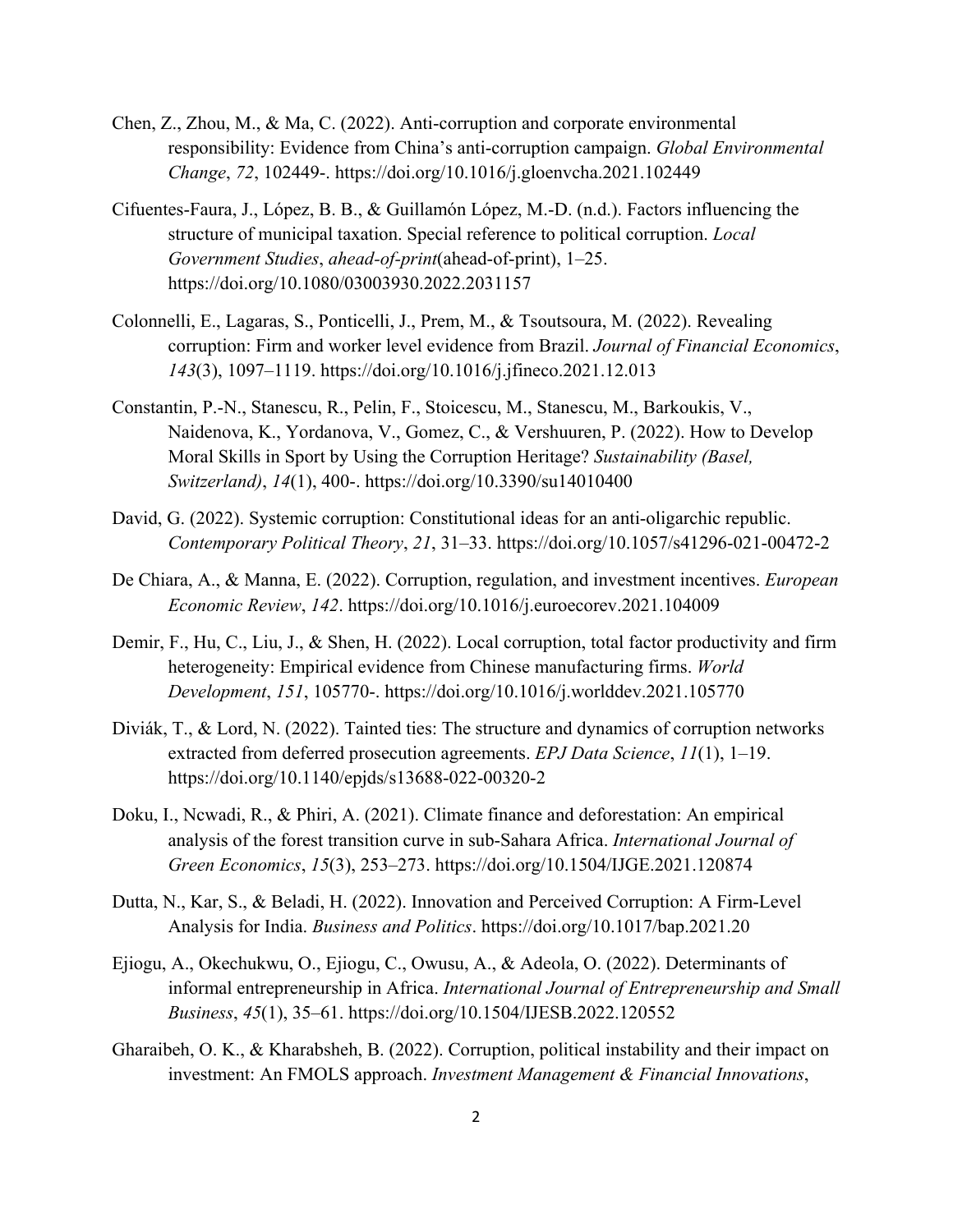*19*(1), 77–90. https://doi.org/10.21511/imfi.19(1).2022.06

- Gofen, A., Meza, O., & Pérez Chiqués, E. (2022). When street‐level implementation meets systemic corruption. *Public Administration and Development*, *42*(1), 72–84. https://doi.org/10.1002/pad.1970
- Granados, O. M., & Vargas, A. (2022). The geometry of suspicious money laundering activities in financial networks. *EPJ Data Science*, *11*(1), 1–19. https://doi.org/10.1140/epjds/s13688-022-00318-w
- Ismaila, U., Jung, W., & Park, C. Y. (2022). Delay Causes and Types in Nigerian Power Construction Projects. *Energies (Basel)*, *15*(814), 814-. https://doi.org/10.3390/en15030814
- Jacopo, C. (2022). The nexus between corruption and money laundering: Deconstructing the Toledo-Odebrecht network in Peru. *Trends in Organized Crime*. https://doi.org/10.1007/s12117-021-09439-6
- Jelnov, A., & Jelnov, P. (2022). Vaccination policy and trust. *Economic Modelling*, *108*. https://doi.org/10.1016/j.econmod.2022.105773
- Larsson, F., & Grimes, M. (2022). Societal Accountability and Grand Corruption: How Institutions Shape Citizens' Efforts to Shape Institutions. *Political Studies*. https://doi.org/10.1177/00323217211067134
- Lu, F., Zhu, Z., Zhu, L., & Gao, H. (2022). Political tie hot potato: The contingent effect of China's anti-corruption policy on cash and innovation. *Research Policy*, *51*(4). https://doi.org/10.1016/j.respol.2022.104476
- Mlambo, C. (2022). Politics and the natural resource curse: Evidence from selected African states. *Cogent Social Sciences*, *8*(1). https://doi.org/10.1080/23311886.2022.2035911
- Nan, S. (2022a). Study on the Relation of Grassroots Corruption and Government Expenditure. *Procedia Computer Science*, *199*, 1031–1035. https://doi.org/10.1016/j.procs.2022.01.130
- Nan, S. (2022b). Study on the Relationship of Grassroots Corruption and Government Expenditure Based On Panel Data. *Procedia Computer Science*, *199*, 1192–1197. https://doi.org/10.1016/j.procs.2022.01.151
- Nguyen, T., Doan, M. H., & Tran, N. H. (2022). Obligation-based bribes in Vietnam: A view from the norm of reciprocity. *Crime, Law, and Social Change*. https://doi.org/10.1007/s10611-022-10017-2
- Njoya, L., Ibrahim, N., & Ewane, E. (2021). *Informal Sector Size and Property Rights in Developing Countries: Does Corruption Matters?* (SSRN Scholarly Paper ID 3991058).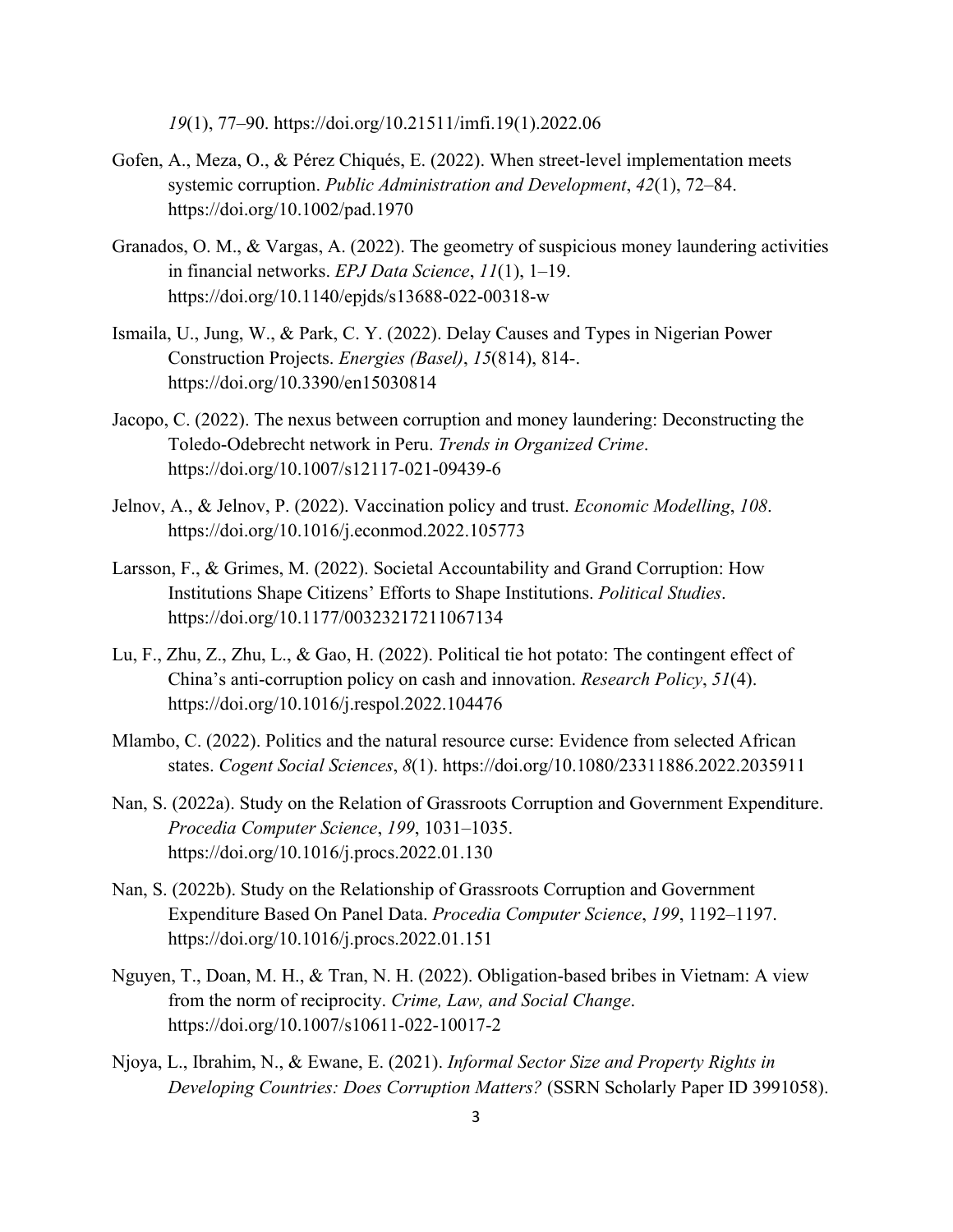Social Science Research Network. https://doi.org/10.2139/ssrn.3991058

- Salihu, H. A. (2022). Plea bargaining in the Nigerian criminal justice system: A procedural tool for loot recovery or justice administration? *Crime, Law, and Social Change*. https://doi.org/10.1007/s10611-022-10022-5
- Salman, M., Zha, D., & Wang, G. (2022). Indigenous versus foreign innovation and ecological footprint: Dynamic threshold effect of corruption. *Environmental and Sustainability Indicators*, *14*, 100177-.
- Schram, A., Zheng, J. D., & Zhuravleva, T. (2022). Corruption: A cross-country comparison of contagion and conformism. *Journal of Economic Behavior & Organization*, *193*, 497–518. https://doi.org/10.1016/j.jebo.2021.11.017
- Sedgo, H., & Omgba, L. D. (2022). Corruption and distortion of public expenditures: Evidence from Africa. *International Tax and Public Finance*. https://doi.org/10.1007/s10797-021-09718-6
- Sirotkina, N., & Lazarevich, S. (n.d.). Electronic Public Procurement: Case of Russia. *International Journal of Public Administration*, *ahead-of-print*(ahead-of-print), 1–12. https://doi.org/10.1080/01900692.2021.2018710
- Sonenshine, R., & Erickson, B. O. (n.d.). Institutional determinants of emerging market returns and flows. *Emerging Markets Review*. https://doi.org/10.1016/j.ememar.2022.100888
- Syahuri, T., Saleh, G., & Abrilianti, M. (2022). The role of the corruption eradication commission supervisory board within the indonesian constitutional structure. *Cogent Social Sciences*, *8*(1). https://doi.org/10.1080/23311886.2022.2035913
- Tanner, C., Linder, S., & Sohn, M. (2022). Does moral commitment predict resistance to corruption? Experimental evidence from a bribery game. *PloS One*, *17*(1), e0262201–e0262201. https://doi.org/10.1371/journal.pone.0262201
- Wang, K. (2022). Does Poverty Relief Breed Corruption? An Evaluation of China's Poverty Alleviation Program. *Chinese Journal of Political Science*. https://doi.org/10.1007/s11366-021-09785-w
- Wang, X., & Wang, Y. (2022). Too Cynical: Why the Stock Market in China Dismissed Initial Anticorruption Signals. *Chinese Journal of Political Science*. https://doi.org/10.1007/s11366-021-09778-9
- Weißmüller, K. S., & De Waele, L. (2022). Would you bribe your lecturer?: A quasi-experimental study on burnout and bribery in higher education. *Research in Higher Education*.
- Yang, X., Huang, Y., & Li, W. (n.d.). Economic preferences and state-level corruption: Global